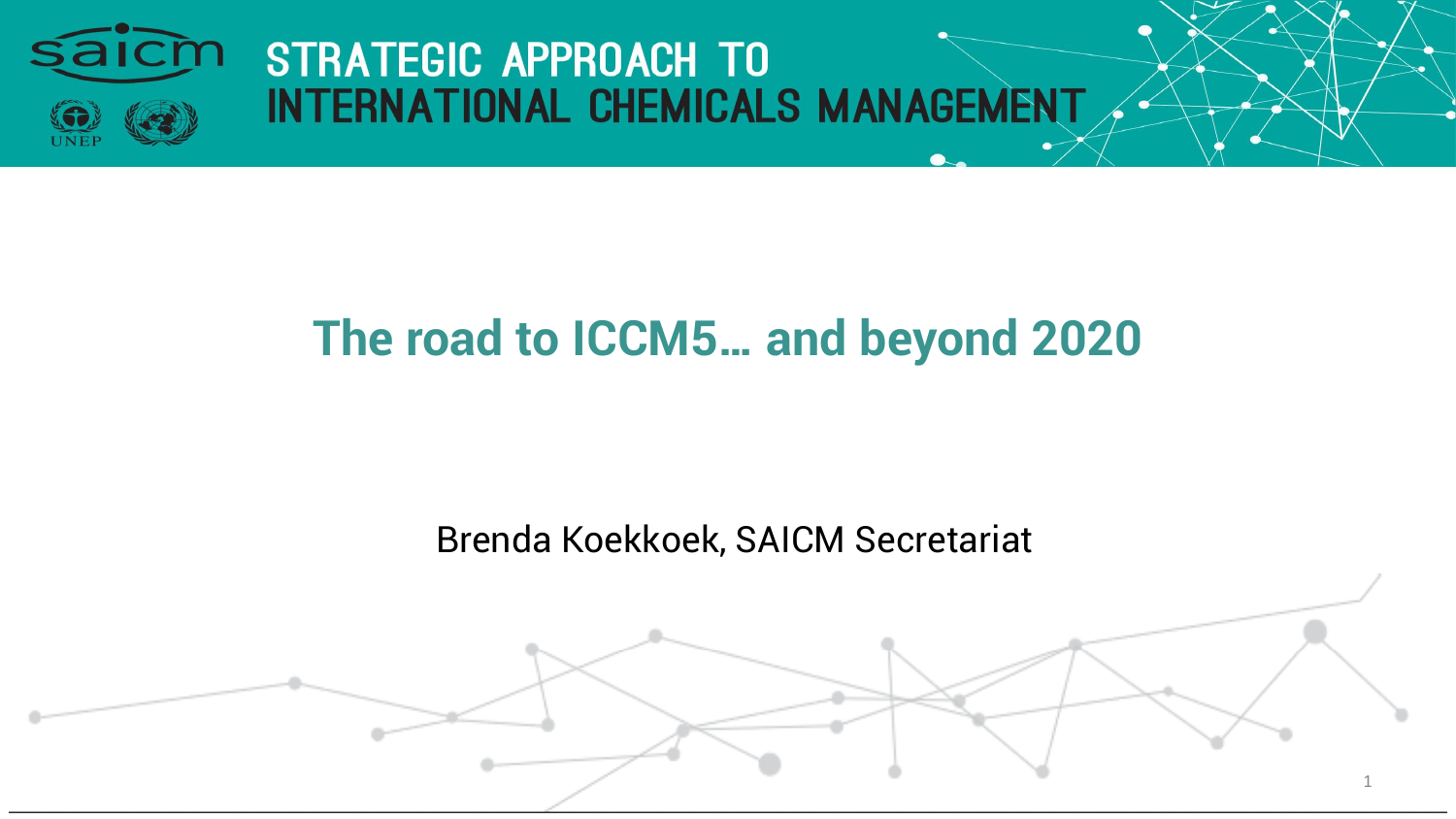

#### **Timeline towards ICCM5**

#### **IP4**  23-27 March 2020 Bucharest, Romania

**Regional meetings**  August-September 2020

**5-9 October 2020 ICCM5 Fifth session of** the International Conference<br>on Chemicals Management **Bonn, Germany**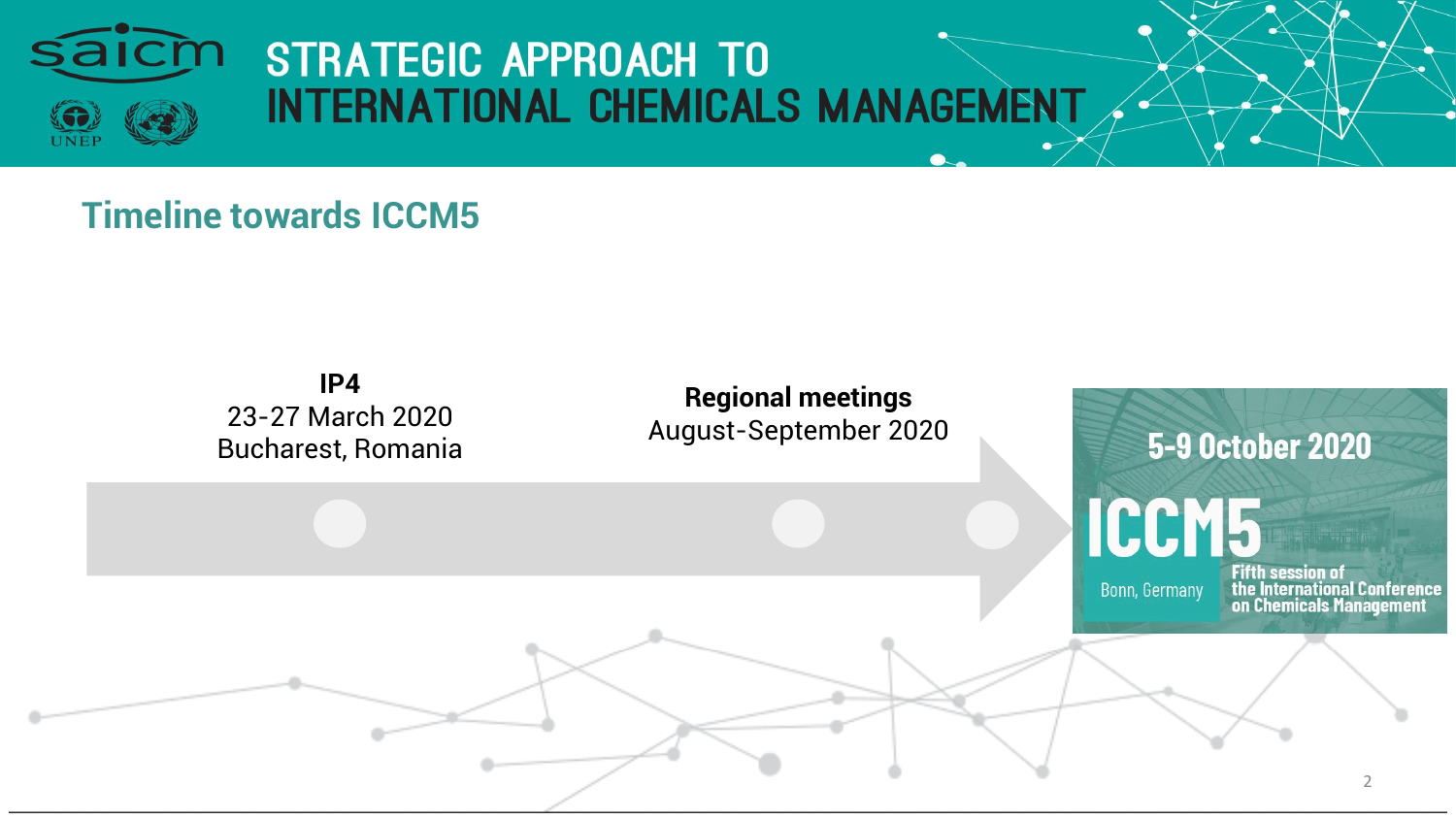

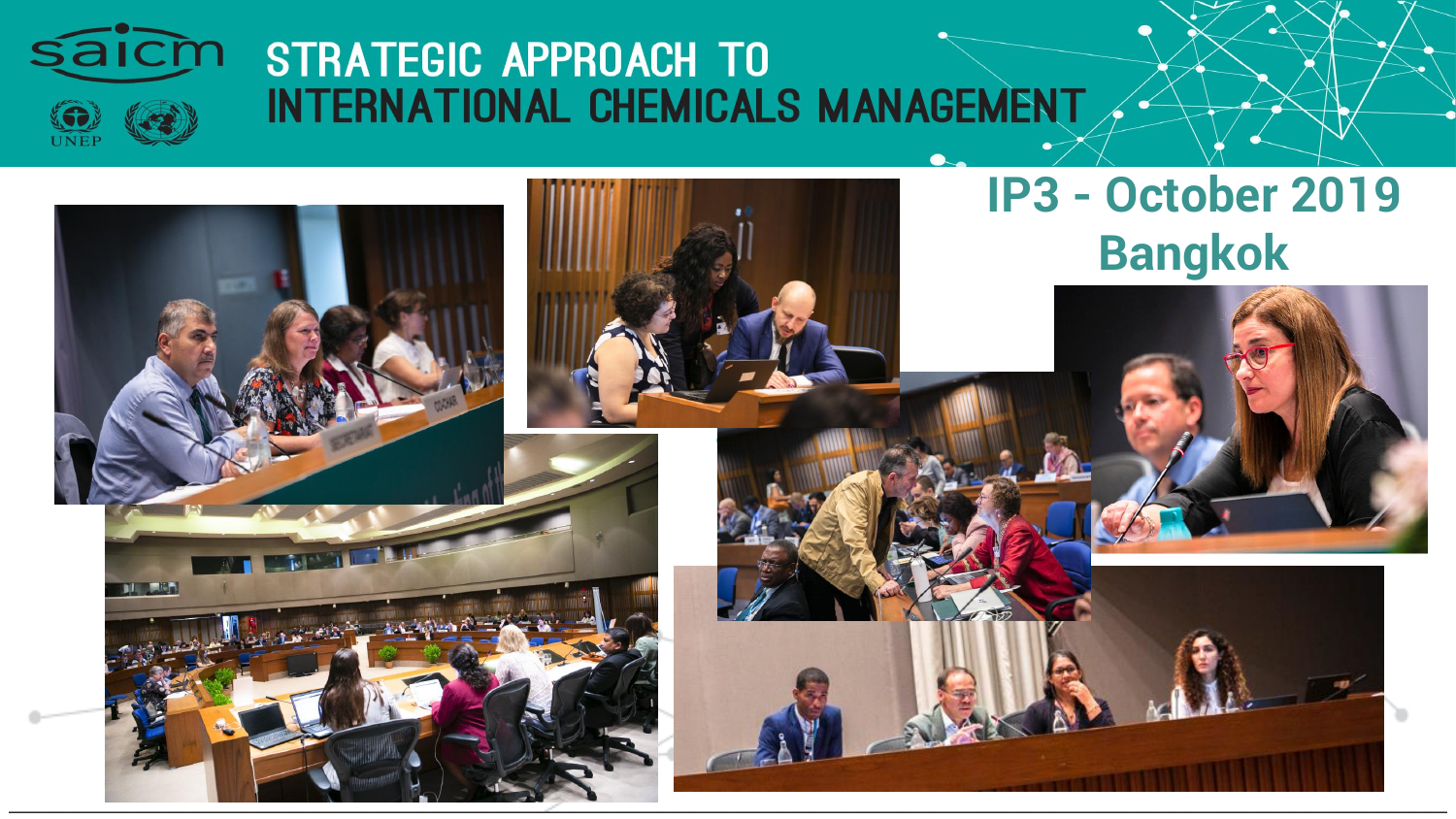

### **5 Proposed Strategic Objectives Compilation Document**

SAICM/IP.4/2

4

**Strategic objective A:** National implementation

**Strategic objective B:** Knowledge generation and sharing

**Strategic objective C:** Addressing issues of concern

**Strategic objective D:** Risk prevention, innovation and sustainable solutions

**Strategic objective E:** Finance mobilization, action and partnerships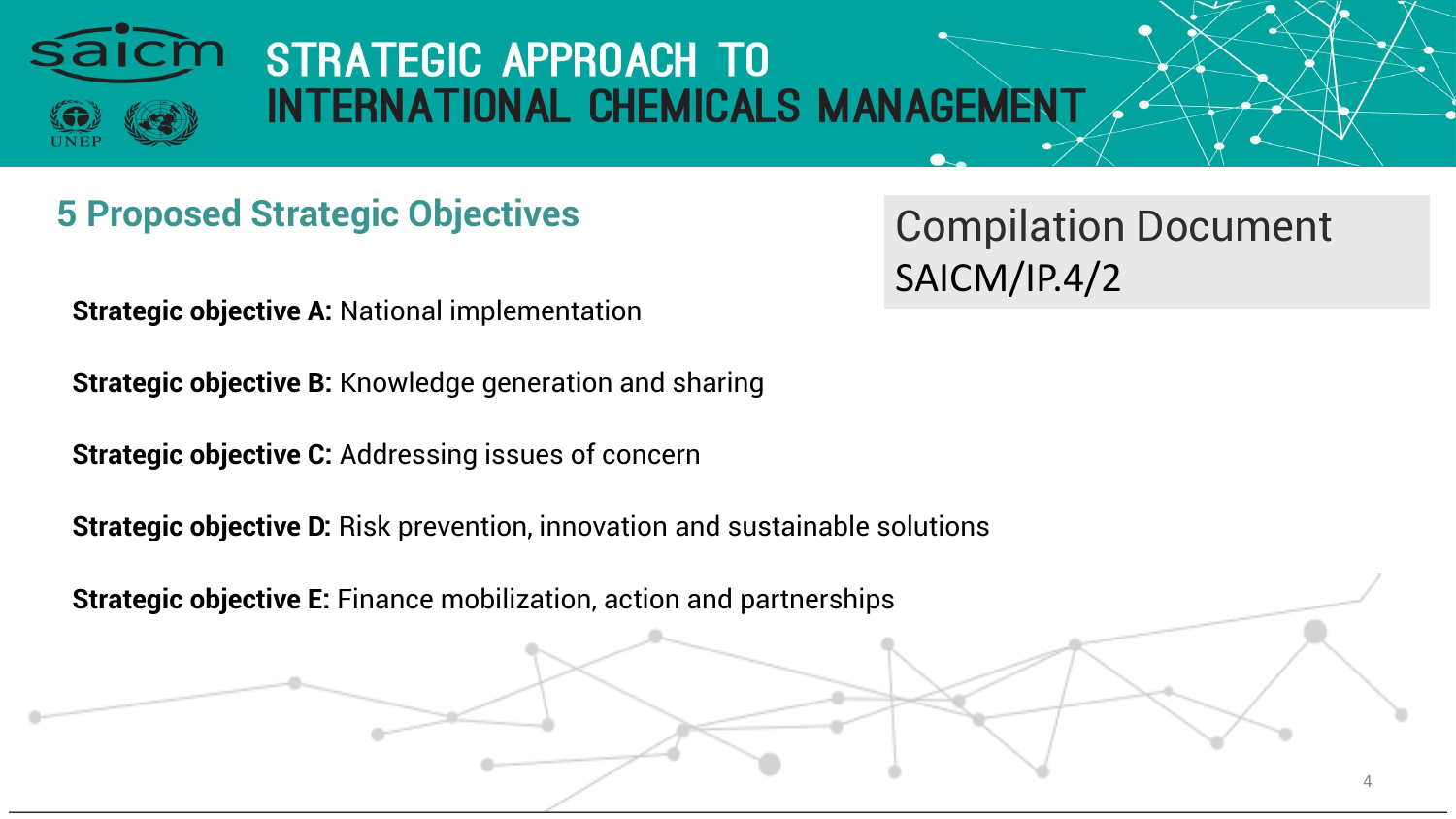

### **Improving the framework to assess progress / set priorities**

Independent evaluation

#### **Lessons**

- Current 20 indicators of progress provided some structure to measure progress, but was not adequate
- Inability to monitor progress because existing indicators are outputs based and there was no complementary set of indicators which assess outcome and impact;
- Methodological challenges related to the data collection survey and interpretation of questions asked for each indicator;
- SAICM has experienced limited reporting on progress by the stakeholders.

#### **Beyond 2020**

- Developing SMART milestones, targets and indicators;
- Assessing progress beyond 2020 should track progress on multiple levels with input from multiple stakeholders. A number of data sources and methods could be utilized;
- Showcasing national and regional status and progress through online profiles, making information more useful and accessible to all and encouraging more contributions.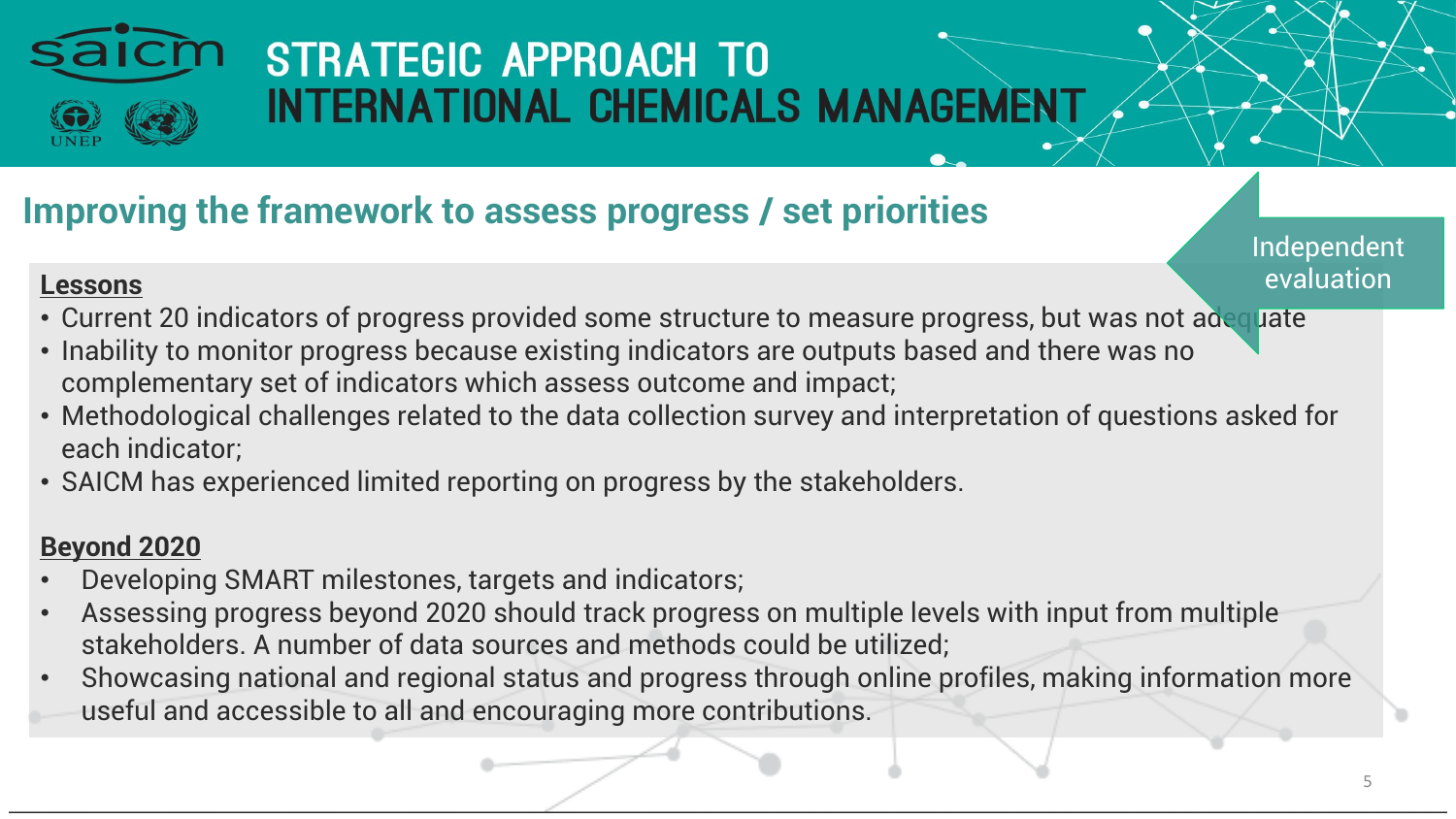

### **Sharing knowledge and information**

Independent evaluation

#### **Lessons**

- Knowledge and information sharing between SAICM stakeholders is lacking in terms of:
	- $\circ$  chemical composition of products as well as hazard and risk assessment data;
	- agreed methodologies for assessment of chemical hazards and alternatives;
	- o substances that are used, produced, released and disposed as waste;
- Valuable information generated, e.g., through the QSP, was not made readily available to stakeholders through a centralized platform.

#### **Beyond 2020**

- Improving access to knowledge, science and technology to protect the most vulnerable populations;
- Creating a global system to share or help generate missing information concerning hazardous chemicals and waste;
- Developing or refining monitoring and evaluation systems, together with sound science, to provide the information and assessments needed to shape the future beyond 2020 instrument.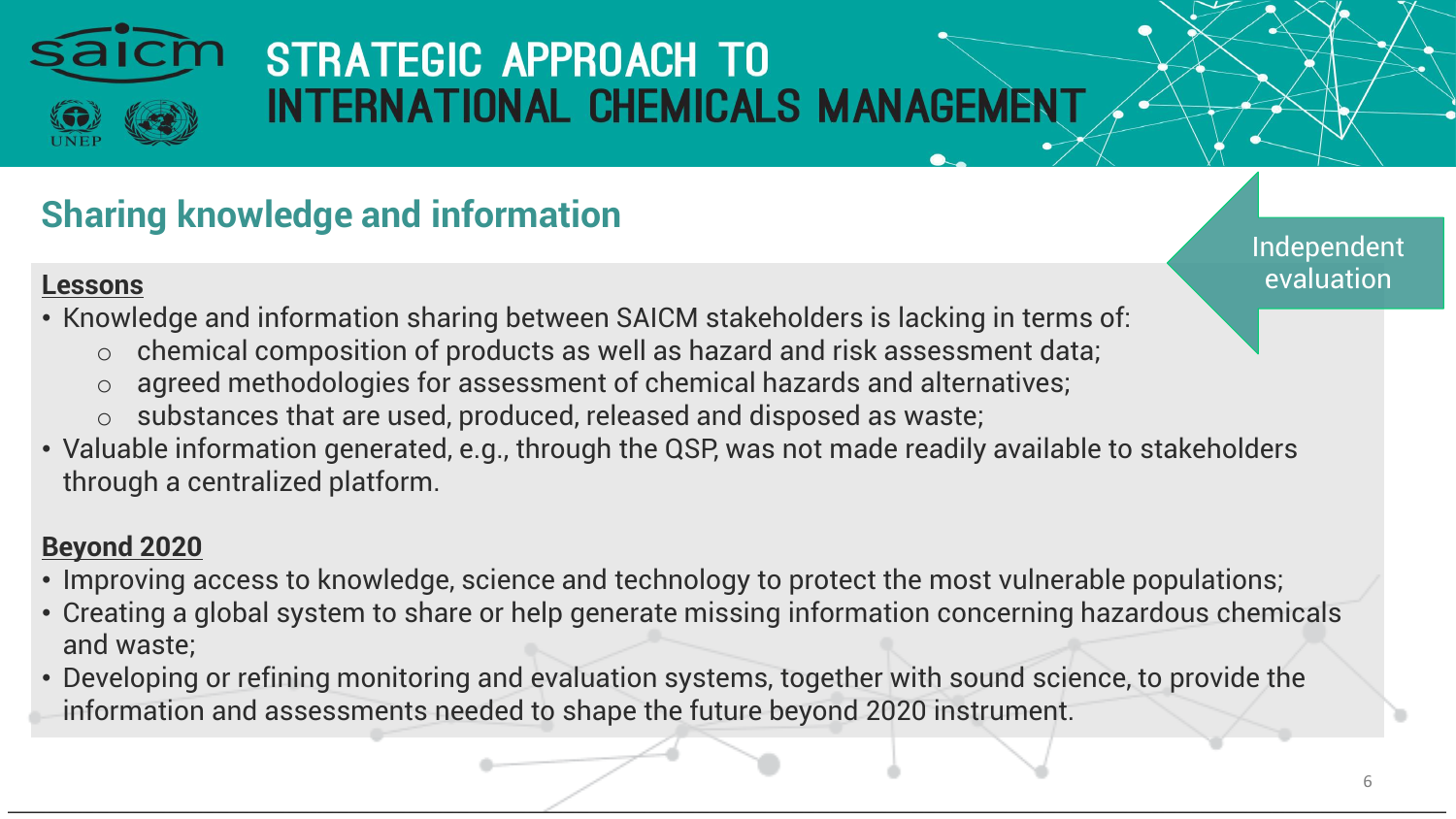

### **Reducing the gaps between countries**

Independent evaluation

#### **Lessons**

- Gap between developed and developing countries is widening with the poorest countries and most vulnerable groups being left behind;
- Rights of workers exposed to chemicals are not being adequately considered or addressed.

#### **Beyond 2020**

- Reducing inequality and related injustices between countries is integral in moving beyond 2020;
- Securing stable finances and resources: Mainstreaming SAICM into national development plans and associated budgets;
- Strengthening collaboration between the various actors involved in chemicals and waste management and human rights;
- Continuing to build national technical capacity as well as supporting the provision of technical infrastructure (such as poisons centres).